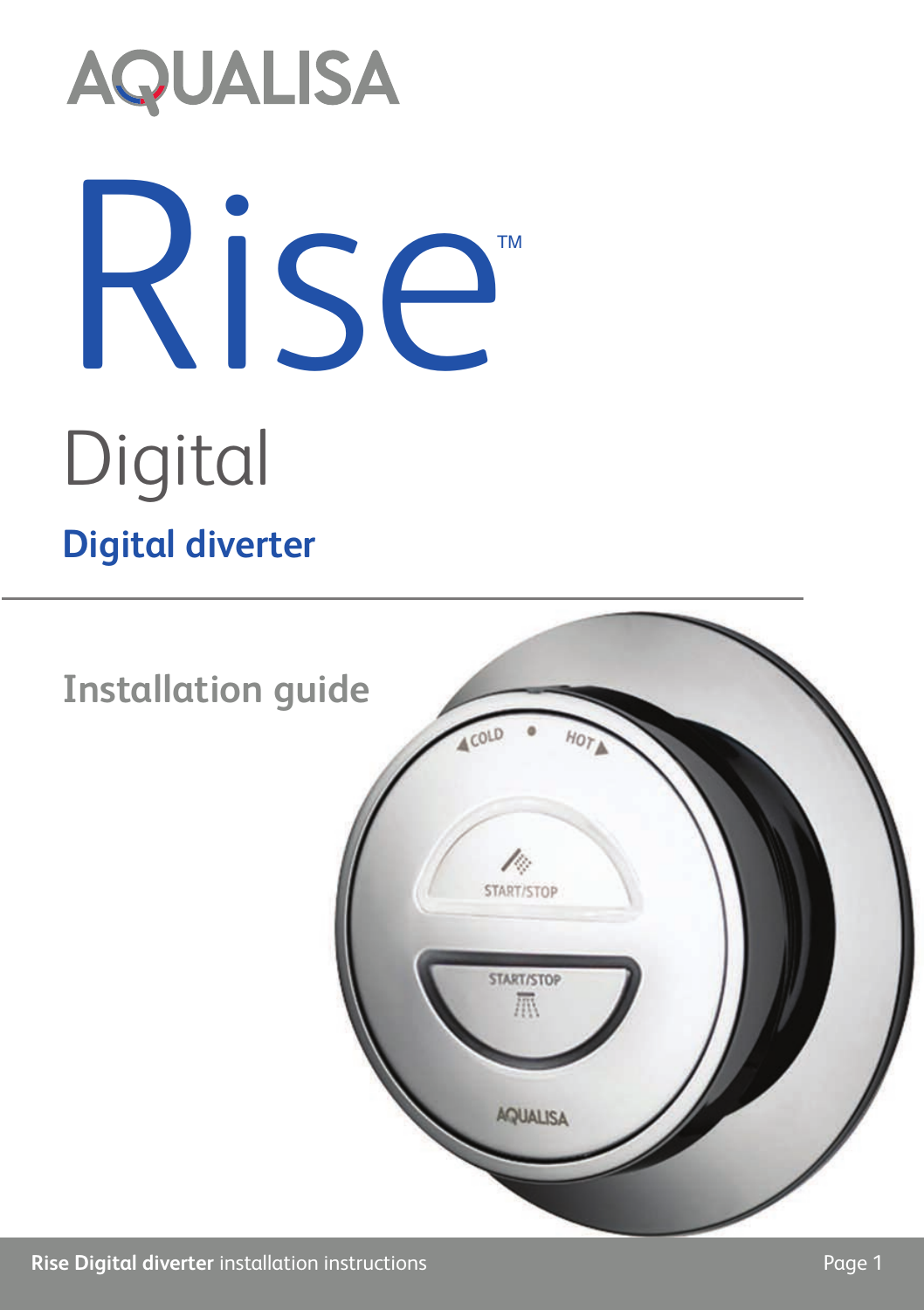#### **Rise Digital diverter**



Exposed diverter system rail/controller assembly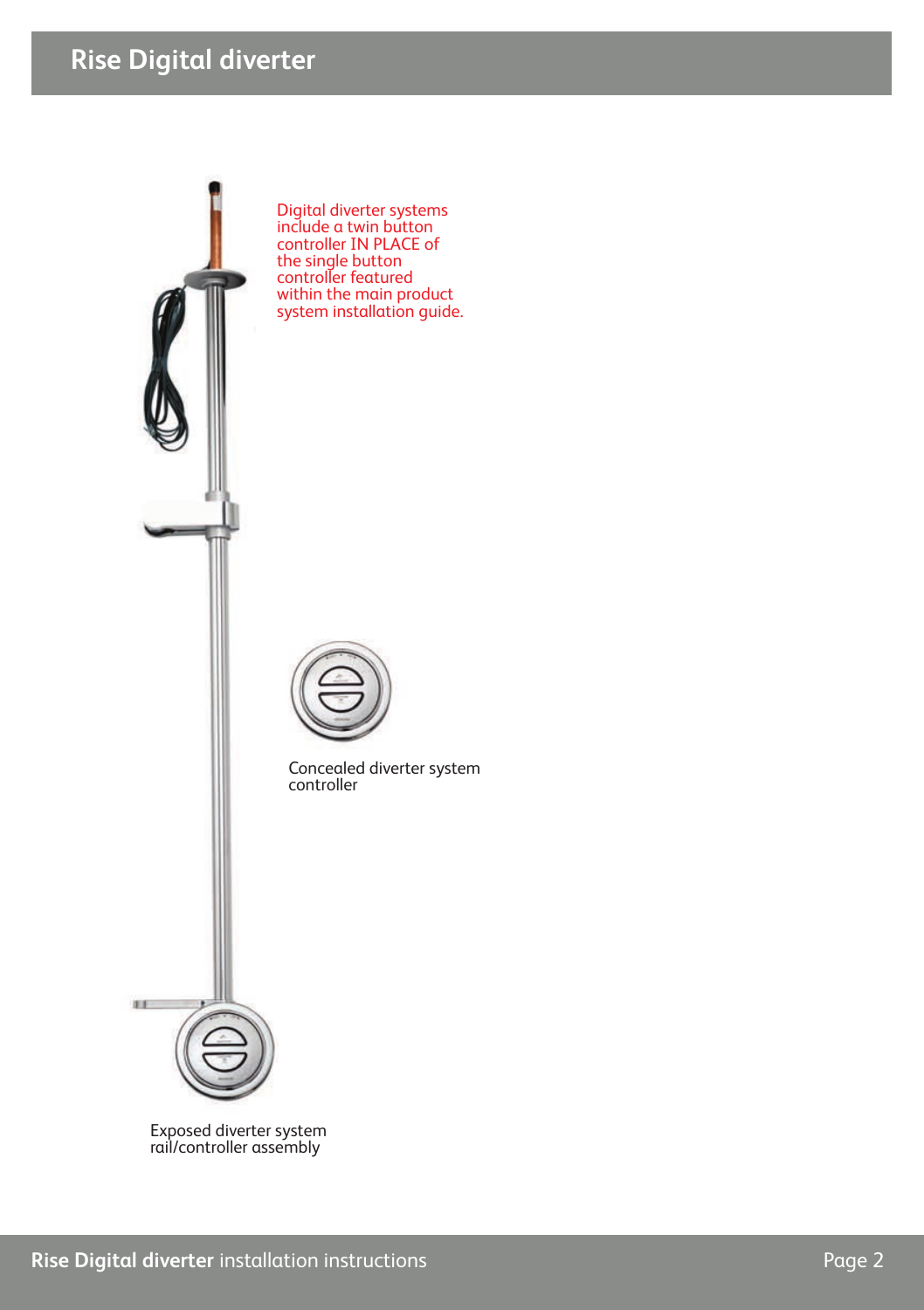#### **Components**

In addition to the components featured within the main product system installation guide, Digital diverter systems also include the following components.



Digital diverter systems include a twin button controller IN PLACE of the single button controller featured within the main product system installation guide.



Concealed diverter system controller



Exposed diverter system rail/controller assembly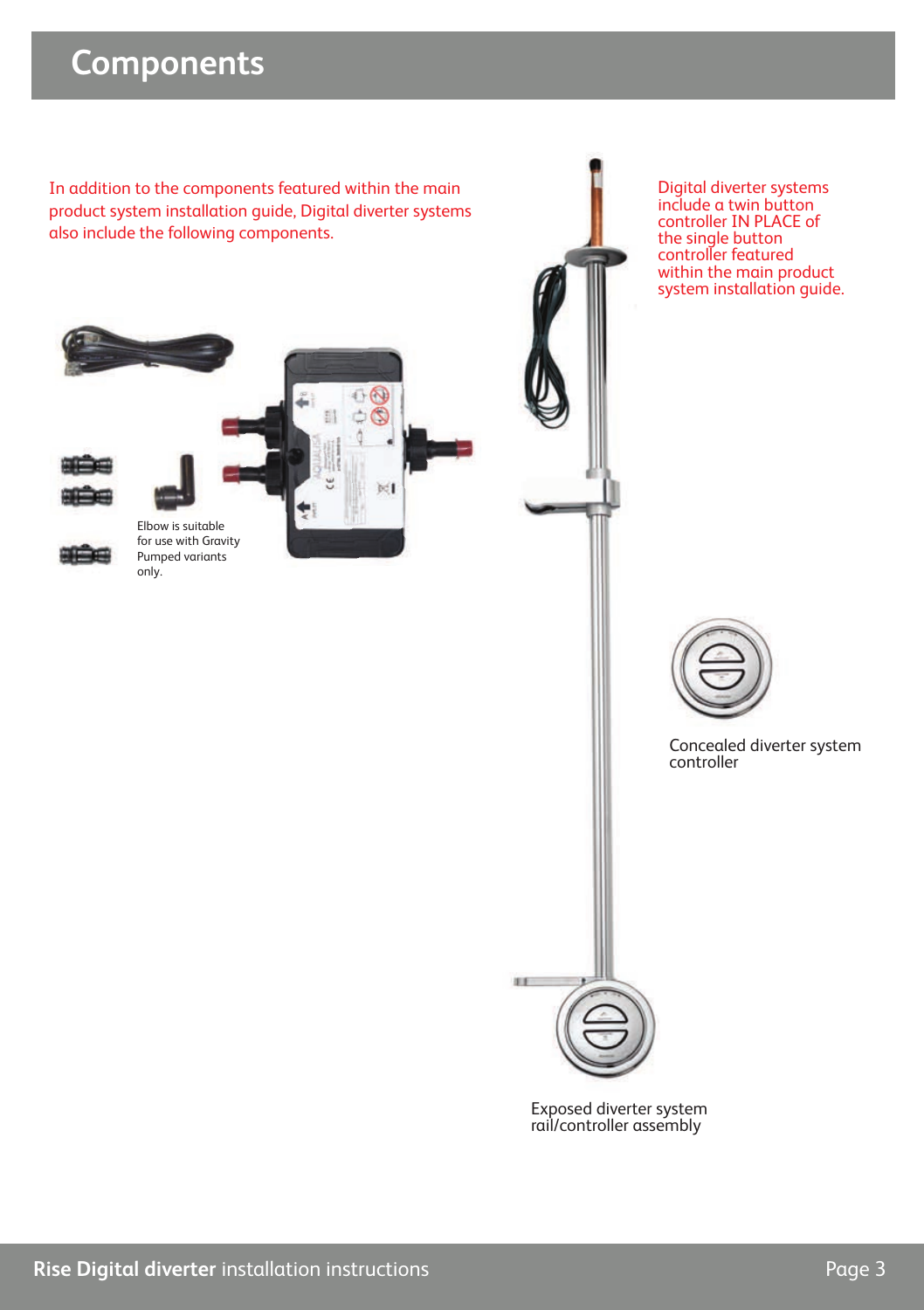### Important information

#### **Safety information**

This product must be installed by a competent person in accordance with all relevant current Water Supply Regulations.

ALL SHOWERS REQUIRING AN ELECTRICAL CONNECTION MUST BE INSTALLED BY A QUALIFIED PERSON FOLLOWING THE LATEST REVISION OF BS 7671 (WIRING REGULATIONS) AND CERTIFIED TO CURRENT BUILDING REGULATIONS.

This product is not intended for use by persons (including children) with reduced physical, sensory or mental capabilities, or lack of experience and knowledge, unless they have been given supervision or instruction concerning safe use of the product, understanding the hazards involved, by a person responsible for their safety.

Children should be supervised to ensure they do not play with the product.

Cleaning and user maintenance shall not be made by children without supervision.

This system should be installed so that other taps or appliances operated elsewhere within the premises do not significantly affect the flow.

The shower must not be used with a hot water supply temperature over 65°C.

The processor is supplied factory pre-set at a maximum temperature of 45°C. The maximum temperature is fully adjustable to suit site conditions. If adjusted, we recommend the outlet temperature is set to a MAXIMUM of  $6.6^\circ C$ 

The Digital processor must be installed in a location that is safely accessible for servicing and maintenance purposes.

The Digital processor must not be installed in situations where either the ambient temperature is likely to exceed 40°C or where freezing may occur.

The control must not be installed in situations where the ambient temperature is likely to fall below 5°C or rise above 40°C.

We do not recommend the use of Rise Digital in steam therapy facilities.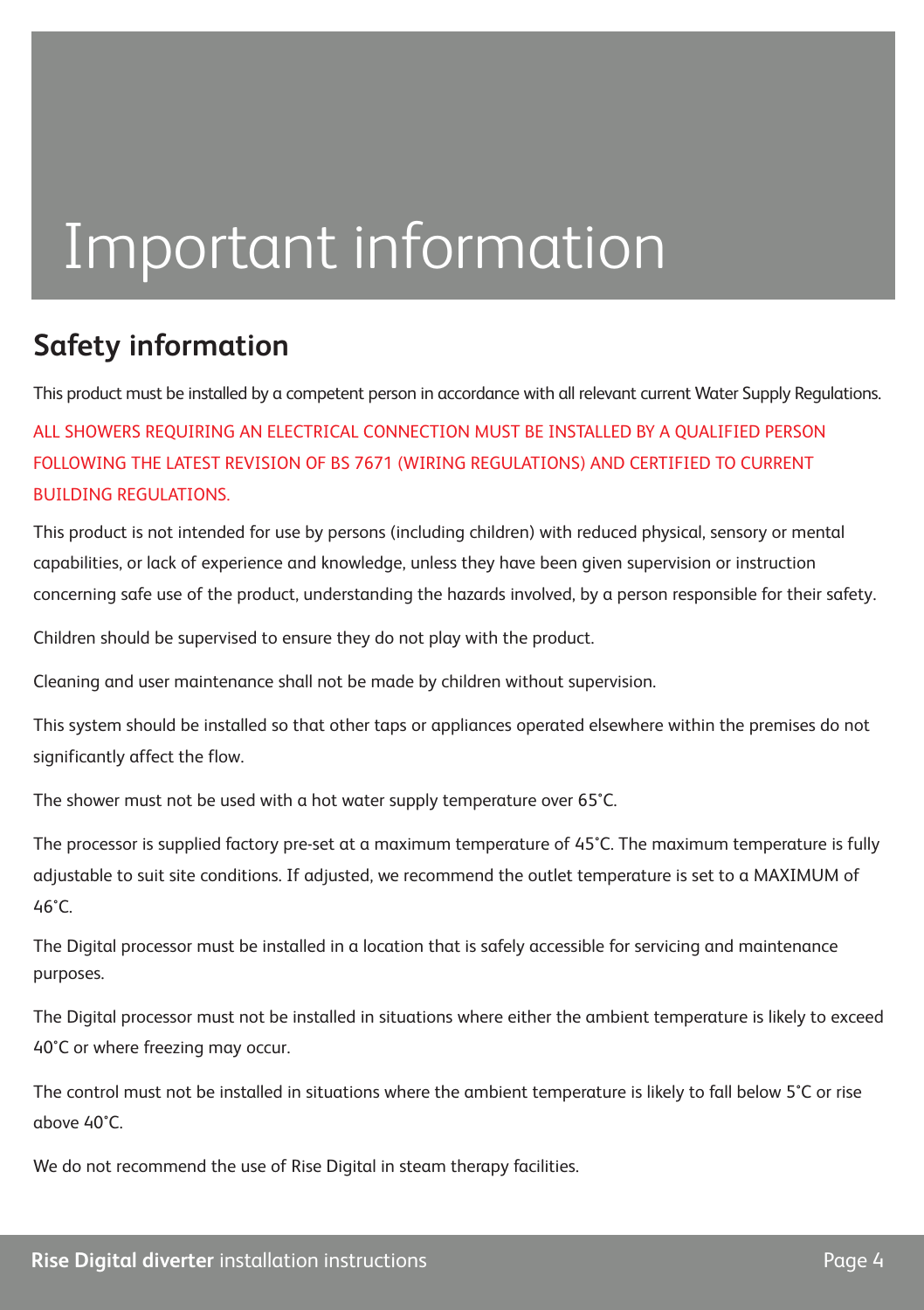This appliance must be earthed.

Cables which are chased into the wall must be protected by a suitably sized conduit or sheathing to allow for removal in the event of service and maintenance purposes.

Surface mounted cables must also be protected by a suitable approved conduit, even in a loft, where there may be a risk of damage from vermin.

The power lead must only be replaced by the manufacturer or his accredited agent.

The user control is supplied from a safety low voltage source.

This product is suitable for domestic use only.

Rise Digital is supplied with a 5 year guarantee.

#### **Installation of Digital Gravity Pumped processor (for gravity stored systems)**

The Rise Digital Gravity Pumped shower system is designed to operate up to a maximum static pressure of 100kPa ((1 bar)(10 metres head)(14.5psi)).

Under no circumstances must the pumped processor be connected directly to the water main or in line with another booster pump.

The minimum actual capacity of the cold water storage cistern should be not less than 225 litres (50 gallons). The capacity of the hot water cylinder must be capable of meeting anticipated demand.

#### **Installation of Digital HP/Combi processor (for balanced high pressure and unvented systems, combination boiler systems and separately pumped gravity systems)**

Pressures: The Rise Digital HP/Combi shower system is designed to operate up to a maximum static pressure of 700kPa ((7 bar)(100psi)). Where pressures are likely to exceed 700kPa ((7 bar)(100psi)), a pressure reducing valve must be fitted to the incoming mains supply. A setting of 400kPa ((4 bar)(60psi)) is recommended. It should be noted that daytime pressures approaching 600kPa((6 bar)(80psi)) can rise above the stated maximum overnight.

#### **Special notes for combination boiler systems**

The appliance must have a minimum domestic hot water rating of 24kW (80,000BTU) and be of the type fitted with a fully modulating gas valve.

If in any doubt, please contact the appliance manufacturer before installation commences.

PLEASE NOTE: DUE TO PERFORMANCE CHARACTERISTICS OF COMBINATION BOILERS, SEASONAL INLET TEMPERATURE CHANGE WILL AFFECT THE PROCESSOR OUTLET FLOW RATE RESULTING IN VARYING SHOWER FLOW RATE AND FLOW CONTROL RANGE. INLET TEMPERATURE CHANGE MAY ALSO CAUSE THE TEMPERATURE LED'S TO FLASH; THIS IS NOT NECESSARILY CHANGING THE OUTLET TEMPERATURE.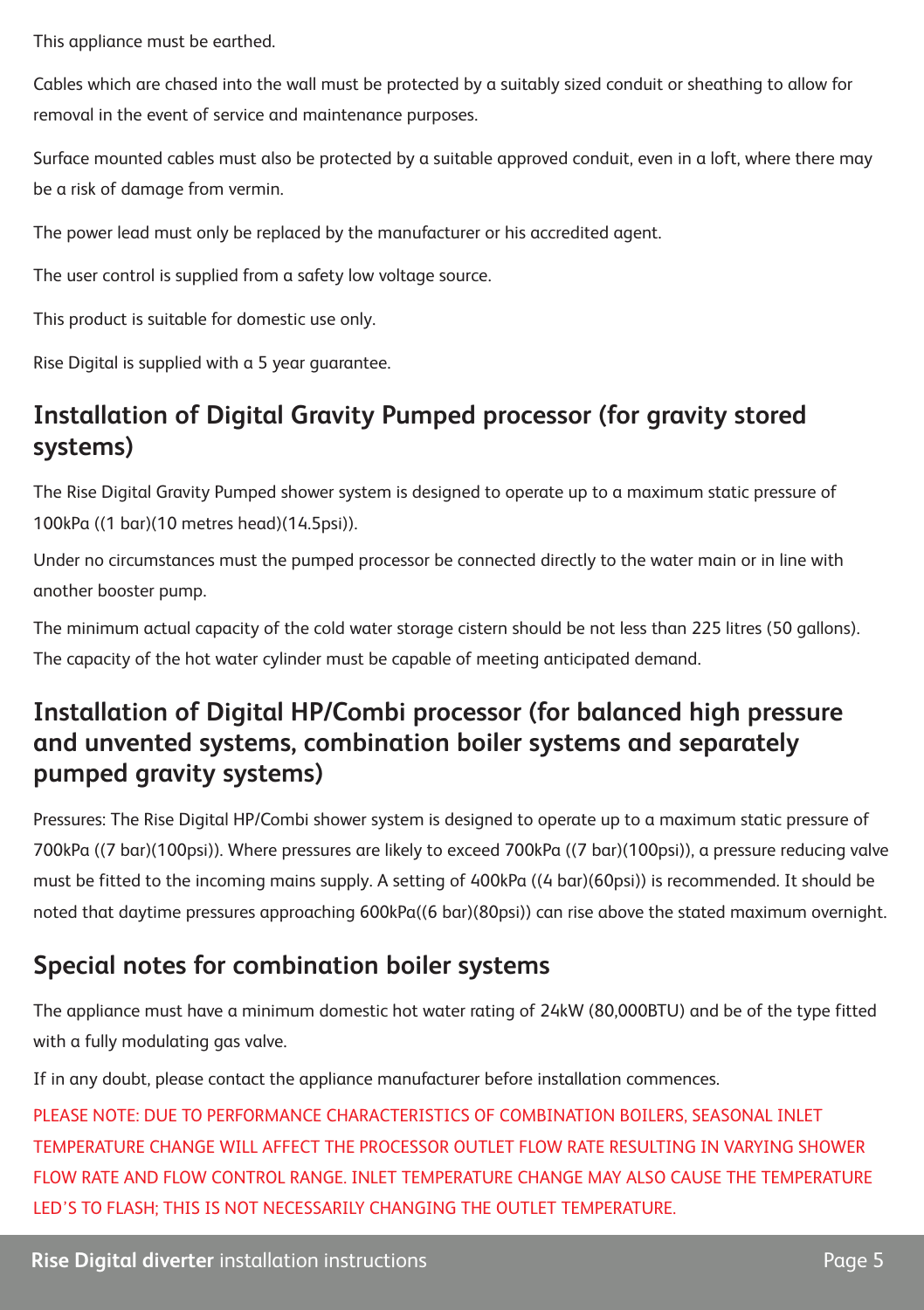#### **Special notes for separately pumped gravity systems**

We recommend a **MINIMUM** pump rating of 1.5 bar. For optimum performance a 2.5 bar pump should be used for all separately pumped installations.

A twin ended pump is required for use with single outlet Digital products.

A universal type twin ended pump (works on both positive and negative head conditions) is required for use with Digital Divert products.

The minimum actual capacity of the cold water storage cistern should be not less than 225 litres (50 gallons). The capacity of the hot water cylinder must be capable of meeting the anticipated demand.

THIS PRODUCT IS NOT SUITABLE FOR USE WITH A SINGLE ENDED PUMP.

#### **Connections**

This product incorporates 'push-fit' type connections. Tube should be cut using a rotary type cutter and lubricated using a silicone-based lubricant or petroleum jelly (Vaseline or similar) prior to insertion into the fitting.

If plastic pipe is used, the tube insert must not increase the tube diameter or extend the cut-off length by more than 2mm.

THESE FITTINGS ARE NOT SUITABLE FOR STAINLESS STEEL TUBE. COMPRESSION FITTINGS MUST NOT BE USED.

#### **Pipe sizing**

Long pipe runs, on both inlet and outlet, will reduce the flow rate at the shower head, 22mm pipe work should be used on inlets and reduce down to 15mm as close to the valve as possible to reduce pressure losses and help maintain flow rate. If using 15mm pipe, copper pipe is preferred, to optimise performance minimise the number of elbows used. If long pipe runs are unavoidable on the outlet, use copper pipe rather than plastic, particularly if a diverter is used, and minimise the number of elbows as the pipe inserts are very restrictive.

#### **Flushing**

Some modern fluxes can be very corrosive and, if left in contact, will attack the working parts of this unit. All soldering must be completed and the pipe work thoroughly flushed out in accordance with current Water Supply Regulations prior to connection of the product.

#### **After installation**

Familiarise the end user with the Rise Digital operation and hand them this guide. Complete and post the guarantee card or register online at www.aqualisa.co.uk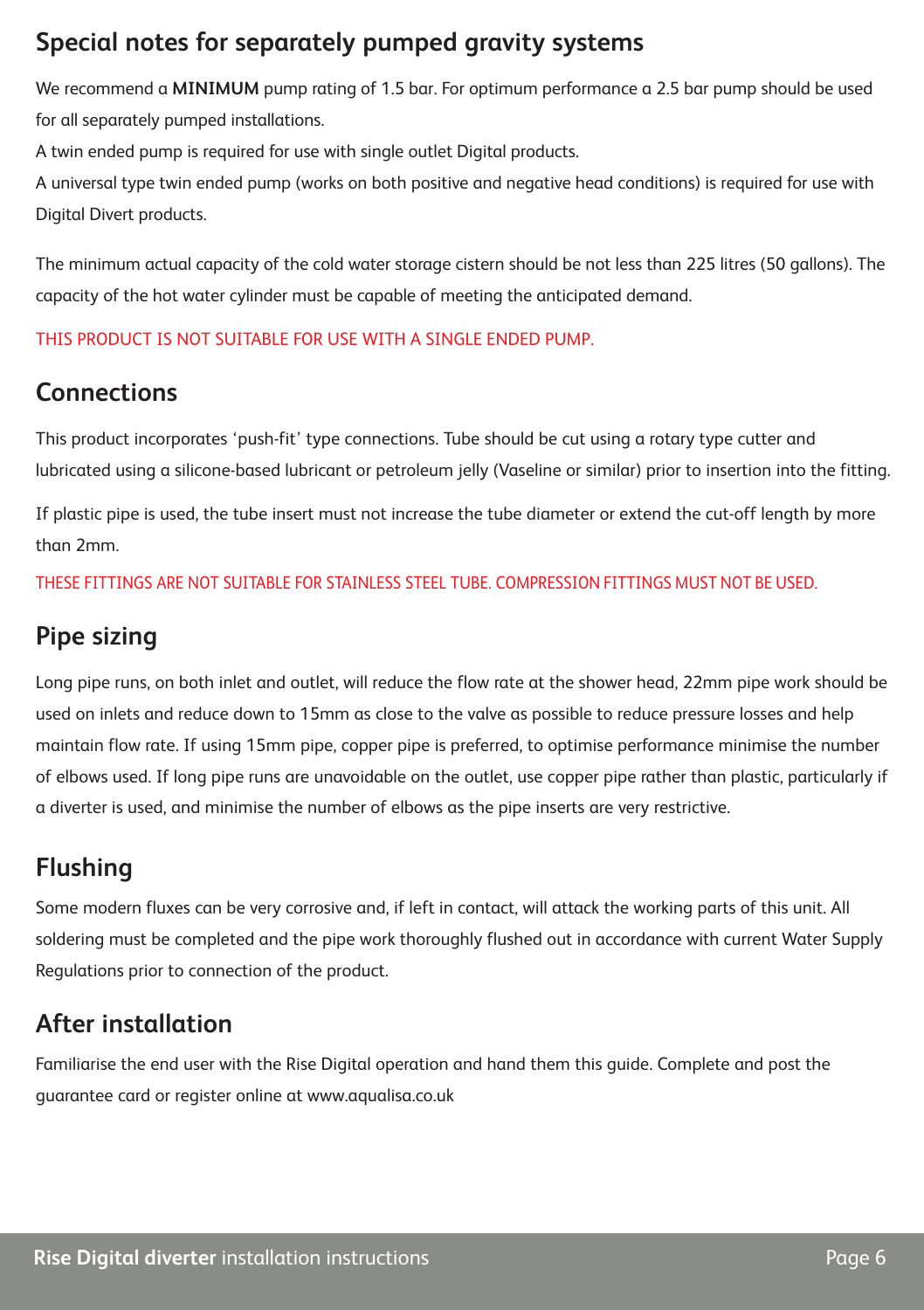#### Installation instructions

**!**

**!**

**2**

**!**

This product must be installed by a competent person in accordance with the relevant Water Supply Regulations.

Fit the Digital processor, main controller and outlets following the installation instructions provided separately.

Prior to connecting the blended supply connections to the shower/bath fittings, follow the procedure below to install the Digital diverter valve.

To ensure safe operation and installation of this product, the Digital diverter valve **1** MUST be installed in one of the orientations shown.



PLEASE NOTE THE ORIENTATIONS MATCH THE PROCESSOR ORIENTATIONS AND ARE SHOWN ON THE DIGITAL DIVERTER VALVE LABEL. **!**

In addition to the isolation valves supplied with the Digital processor, isolation valves are also provided for use with the Digital diverter inlet and outlets. All pipe work should be run in 15mm pipe and all pipe work should be supported.

For optimum performance use copper pipe and minimise the pipe length runs<br>and amount of elbow fittings.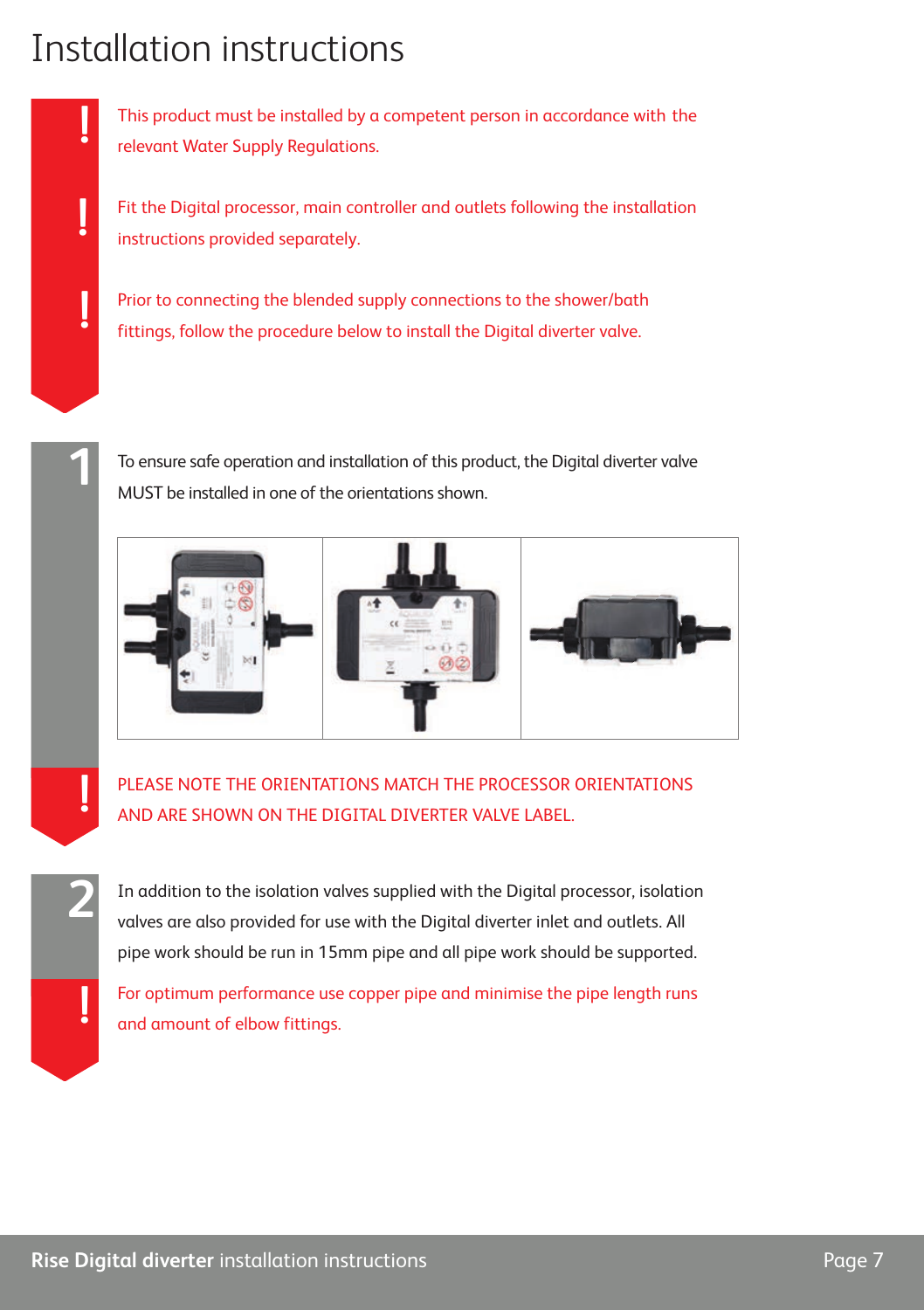Choose the position for your Digital diverter valve as close to the Digital processor as possible, within range of the 2m low voltage connecting data cable provided. Like the Digital processor, the Digital diverter valve may be sited in the roof space above the proposed shower/bath site, in the airing cupboard or behind a screwed bath panel if more convenient. If siting in the roof space, ensure that freezing cannot occur and that no insulation material is placed under or over the Digital diverter valve and processor.

**!** The Digital diverter valve inlet has been designed, to enable connection directly inline with the HP/Combi Digital processor outlet isolation valve connection, or off the Gravity Pumped Digital processor outlet, using the cranked elbow connection fitting.

The distance between the Digital diverter valve and processor must be within the 2m range of the patch lead data cable connection provided.

THE PROCESSOR MUST BE SITED IN A POSITION THAT IS SAFELY ACCESSIBLE FOR SERVICING AND MAINTENANCE PURPOSES. WHEN FITTED IN THE LOFT SPACE, THE ROUTE TO AND THE AREA AROUND THE PROCESSOR AND DIVERTER VALVE MUST BE BOARDED TO ENSURE A SAFE WORKING **ENVIRONMENT** 

**4**

**5**

**3**

Place the Digital diverter valve onto a solid mounting surface, adjusting the fixing feet into suitable positions. Mark then drill and prepare suitable fixings before securing the processor to the mounting surface using the screws provided, if suitable.



Ensuring the supply pipe work connections have been flushed through in accordance with the main installation instructions provided, connect the processor outlet pipe to the diverter inlet pipe.

PLEASE NOTE DIRECTION OF ARROW ON ISOLATION VALVE TO INDICATE DIRECTION OF FLOW. **!**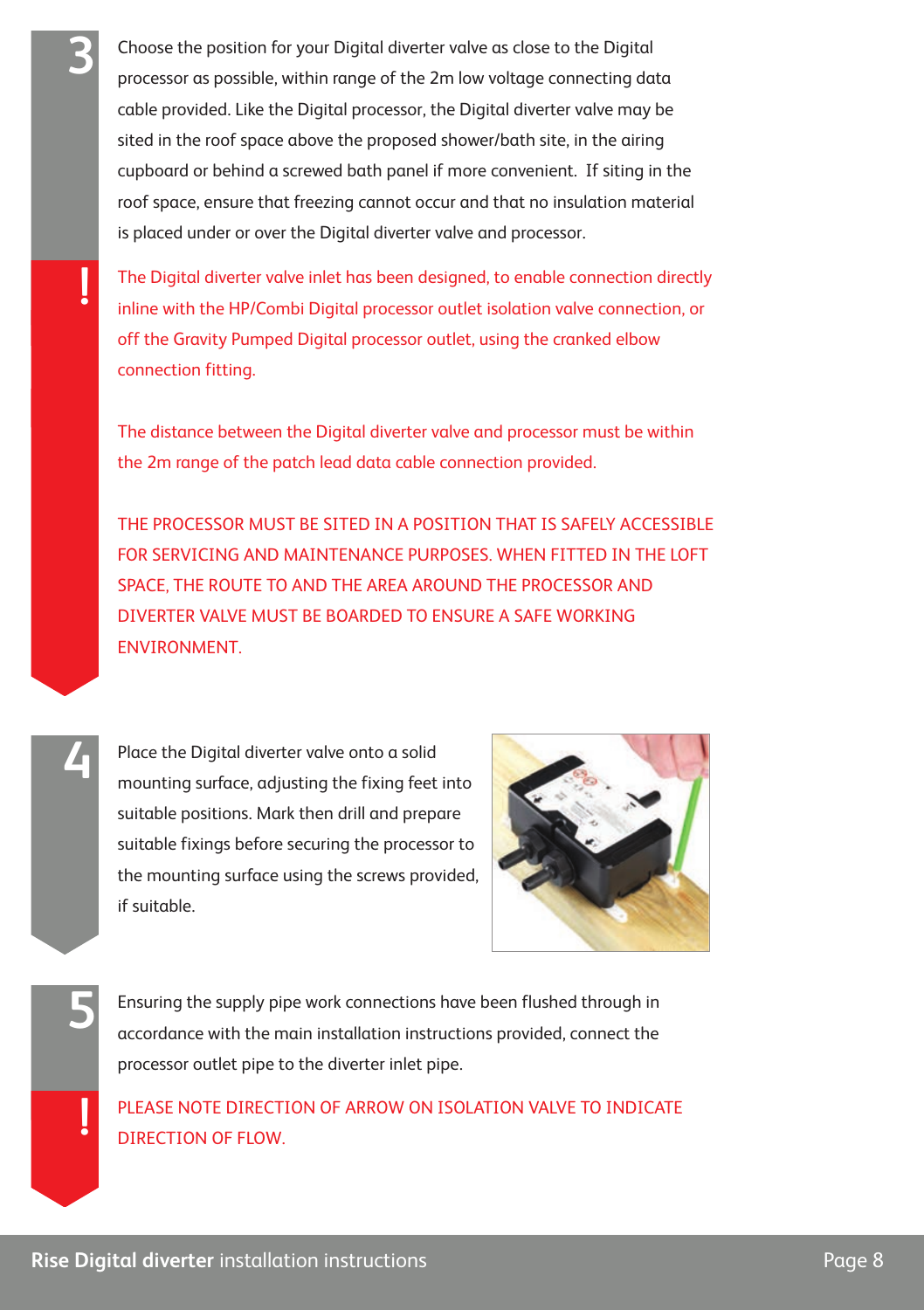#### **HP/Combi processor**

IMAGES SHOWN ARE AERIAL VIEWS AND ARE FOR ILLUSTRATIVE PURPOSES ONLY.





Processor connected directly to diverter valve

Processor connected to diverter with additional pipe

#### **Gravity Pumped processor**

IMAGES SHOWN ARE AERIAL VIEWS AND ARE FOR ILLUSTRATIVE PURPOSES ONLY.



Processor connected directly to diverter valve



Processor connected to diverter with additional pipe



Ensure that the isolation valves are connected to the diverter valve outlets, with the arrows correctly aligned according to the direction of flow.

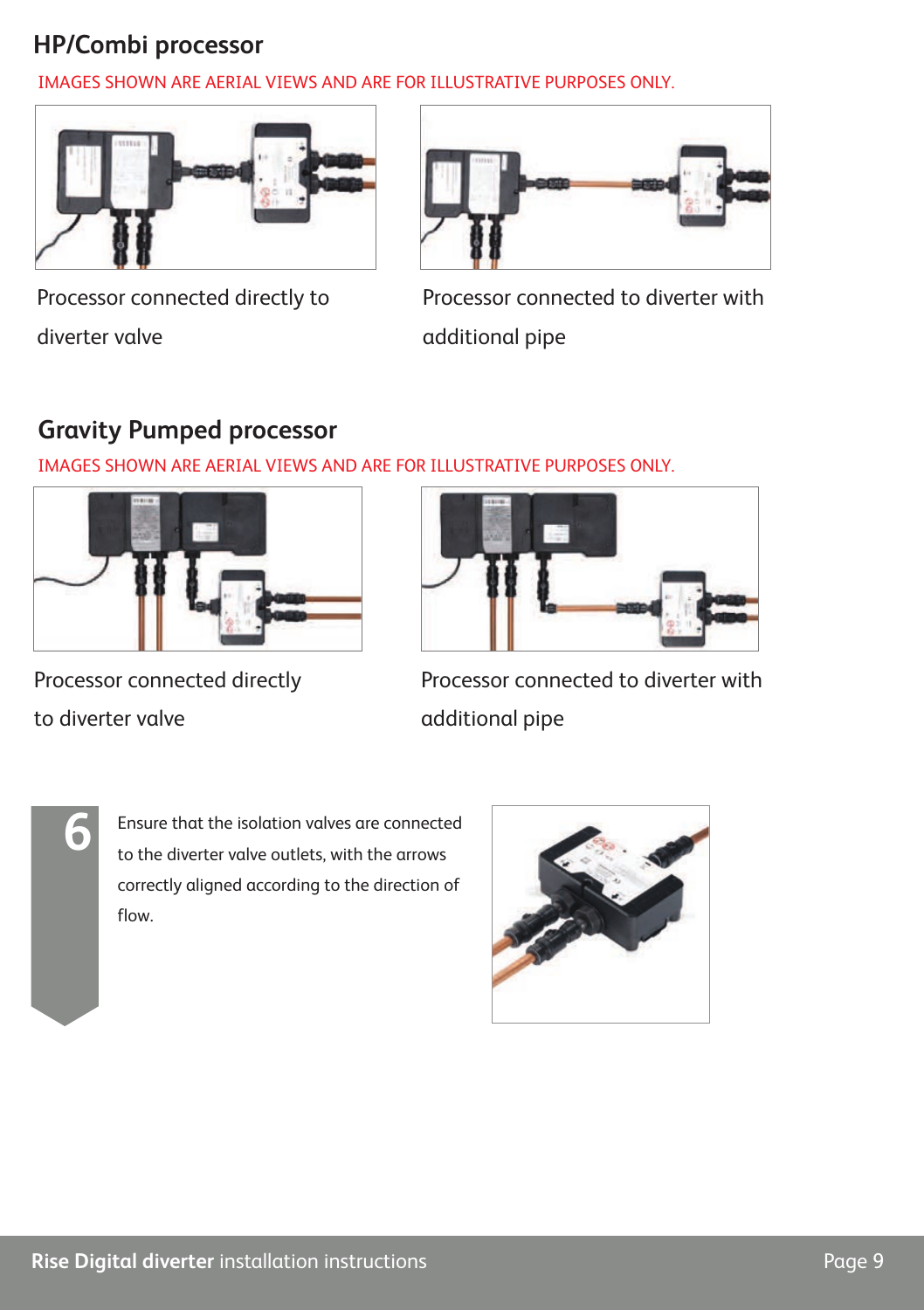Run the pipes from the mixed water outlets on the Digital diverter valve through the wall to the proposed siting for the shower hose outlet, fixed head arm or bath outlet, depending on the system purchased.

BEFORE ANY ELECTRICAL ADJUSTMENT IS ATTEMPTED, THE ELECTRICITY SUPPLY MUST BE TURNED OFF AT THE MAINS SWITCH. ELECTRICAL INSTALLATION MAY ONLY BE CARRIED OUT BY A QUALIFIED PERSON.

**7**

**!**

**8** Unscrew the single fixing screw from the diverter valve lid, and carefully pull the lid clear.



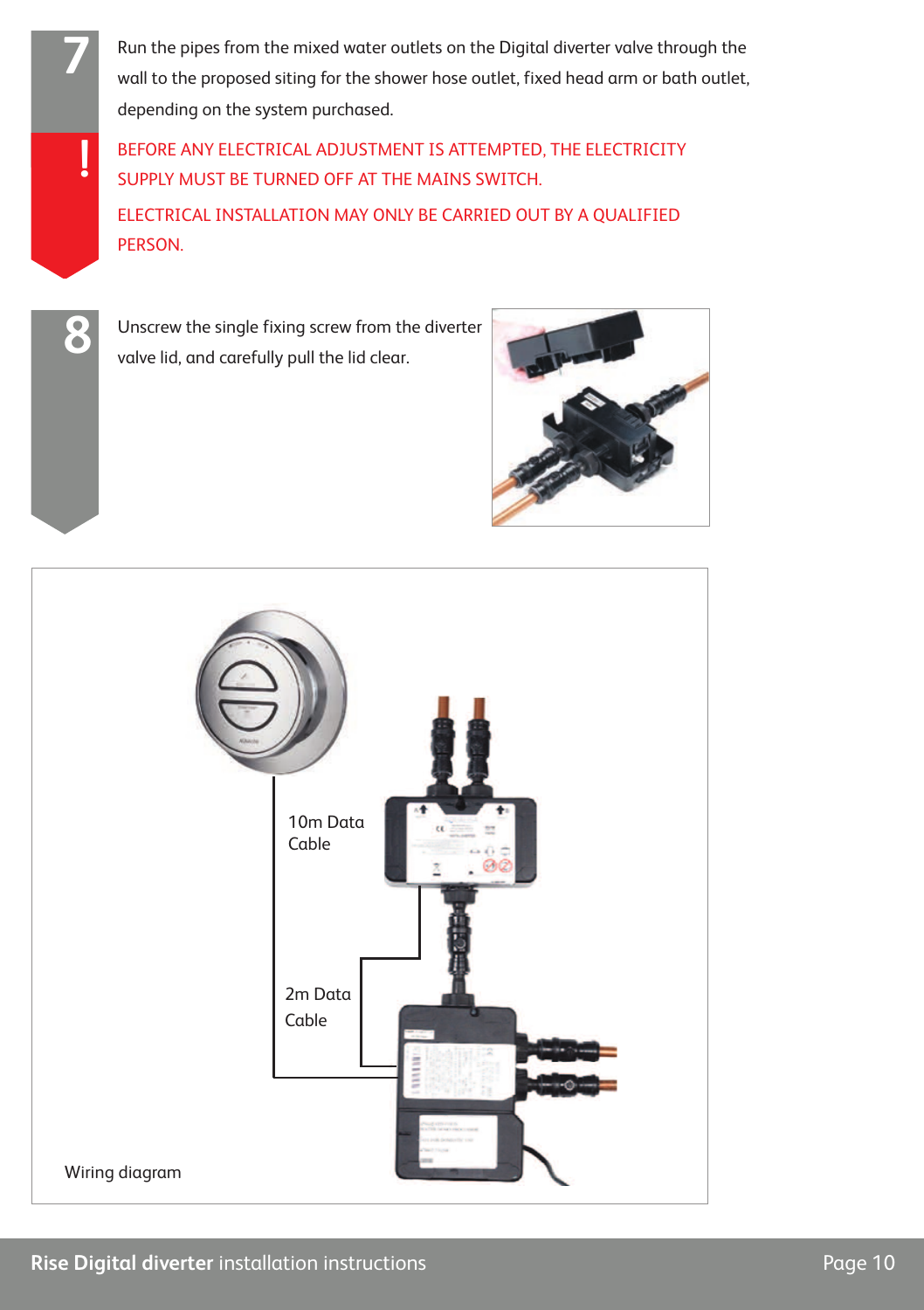Plug the end of the 10m low voltage data cable feeding from the main controller, into the open entry port on the main Digital processor.



Plug one end of the 2m data cable (supplied with the Digital Diverter) into the secondary entry port of the main Digital processor, this can be accessed by carefully snapping off and removing the entry pillar.



Plug the other end of the 2m data cable (supplied with the Digital Diverter) into port 1 on the Digital Diverter, this is indicated by the single dot.



If fitting this system complete with a secondary Digital remote control, a further data cable socket has been provided within the Digital diverter valve. The Digital remote control MUST be connected here and NOT within the main Digital processor.

**!**

**9**

**10**

**11**

Resume installation following the main and shower/bath fittings installation instructions provided prior to completing the commissioning procedure.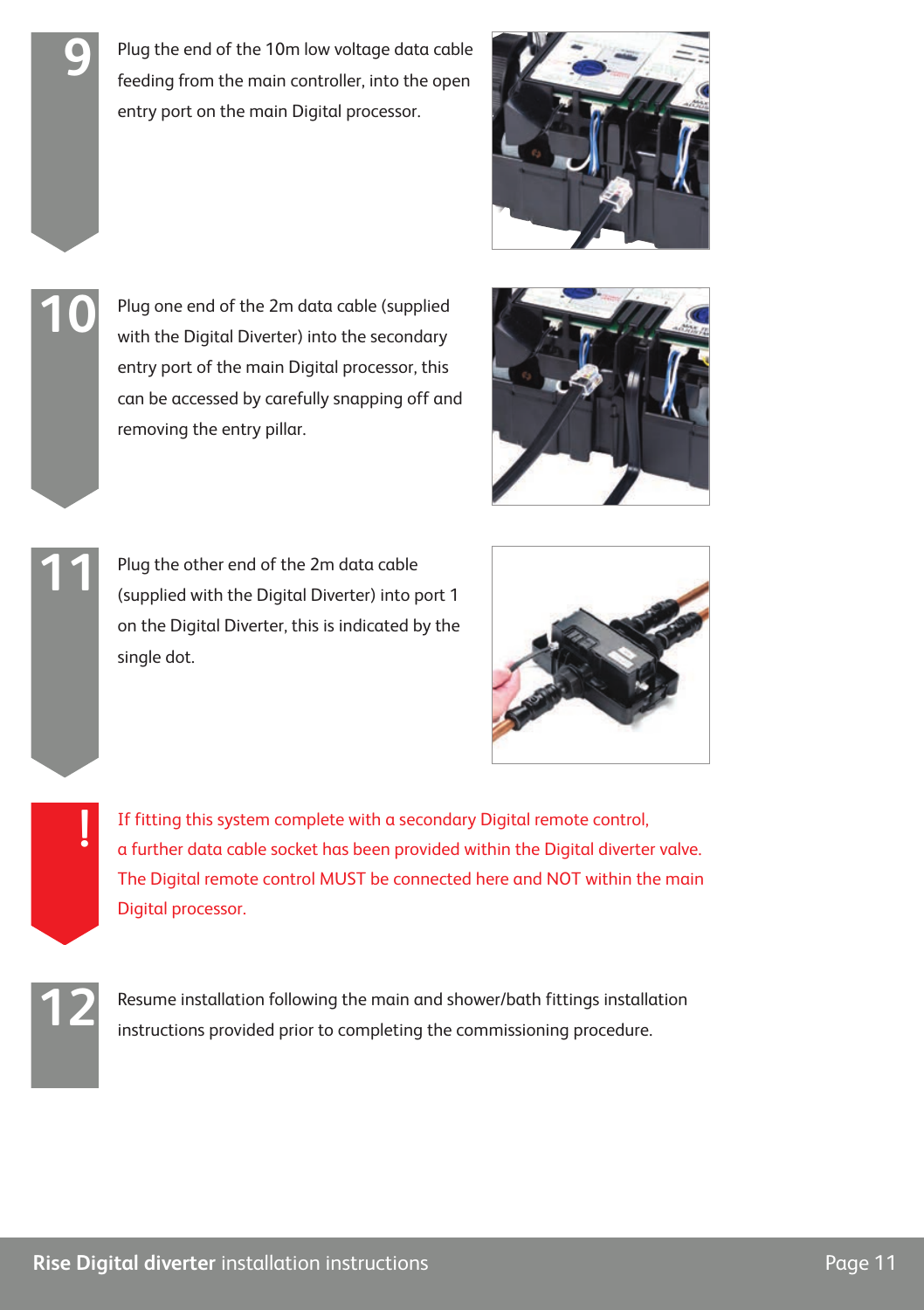**Your Rise Digital shower has a High flow/Low flow, Warm up, Pause & Timer function available. Please note these features are disabled and flow is set to Low flow on both outlets as a factory default. To activate and programme these features please refer to the separate user guide for commissioning and user instructions on how to operate the shower.**

#### **Commissioning**

**13**

The controller top button will automatically be assigned to diverter outlet A and the controller bottom button will automatically be assigned to diverter outlet B.

If required, a default/master outlet can be selected; meaning when operated via a remote control, the preferred outlet will always operate first.

With the processor set to "Normal" flow mode, the default flow rate mode for both outlets is LOW FLOW. However, if required, either or both outlets can be set to HIGH FLOW mode by following the Rise Digital Divert shower control - Setup/ programming instructions provided within the separate Rise Digital User guide.

#### **Setting the default/master outlet**

1. For systems fitted with a remote, select position 1 (Outlet A (controller top button)) or position 2 (Outlet B (controller bottom button)) using the Digital diverter switch, to determine the default master outlet for the remote only.



#### **After Commissioning**

1. Replace the lid onto the diverter valve and secure using the captive fixing screw.